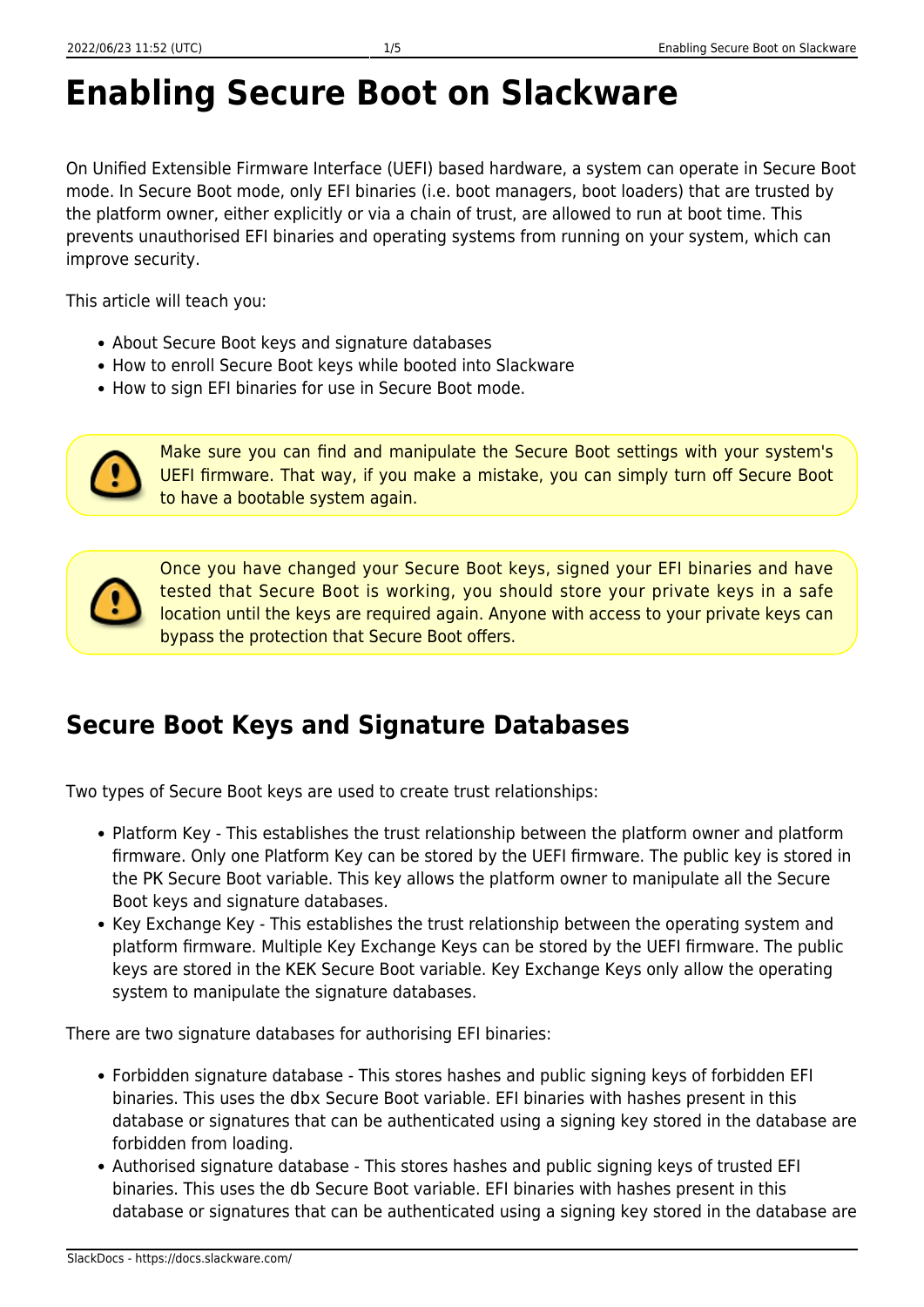permitted to run if there are no matches with any entries in the Forbidden signature database.

#### **Requirements**

You will need the [efitools](https://git.kernel.org/cgit/linux/kernel/git/jejb/efitools.git/) and [sbsigntools](https://git.kernel.org/cgit/linux/kernel/git/jejb/sbsigntools.git/) packages before you begin. Slackbuilds are available at <http://slackbuilds.org>.

If you do not already have your own Platform Key enrolled in the UEFI firmware, the howto assumes you have Secure Boot off and have cleared the PK variable in the UEFI firmware.

#### **Enrolling Secure Boot Keys and Signature Database Entries**

If you do not have an existing Platform Key pair and an EFI binary signing key pair, the easiest method to create the key pairs would be to create self signed keys. It is recommended to create 2048-bit RSA key pairs that use the sha256RSA signature algorithm. To generate self signed keys with the recommended properties, run:

```
openssl req -new -x509 -newkey rsa:2048 -subj "/CN=Platform Key Common
Name/" \
         -keyout PK.priv -out PK.pub -days 3650 -nodes -sha256
openssl req -new -x509 -newkey rsa:2048 -subj "/CN=EFI Binary Signing Key
Common Name/" \
         -keyout db.priv -out db.pub -days 3650 -nodes -sha256
```
which creates private keys with the .priv extension and public key certificates with the .pub extension. You may wish to adjust the key validity period and choose a different Common Name (CN) to help distinguish your keys.



It is not necessary to create or use your own Key Exchange Key as that is intended for use by operating systems. Key Exchange Key instructions, however, have been provided below so you understand how to enroll Key Exchange Keys for operating systems that require it.

To prepare a new Platform Key for writing to the PK variable:

1. Insert the public Platform Key into an EFI signature list:

```
cert-to-efi-sig-list -g owner_guid PK.pub PK.esl
```
replacing owner quid with a hexadecimal GUID in the format 12345678-1234-1234-123456789abc. The owner GUID should be the same for all keys that you own. If an operating system cannot add a signature to a signature database due to a lack of resources, it may remove a signature with an owner GUID associated with the operating system.

2. Sign the EFI signature list. In Setup mode (Secure Boot off) the private half of the inserted key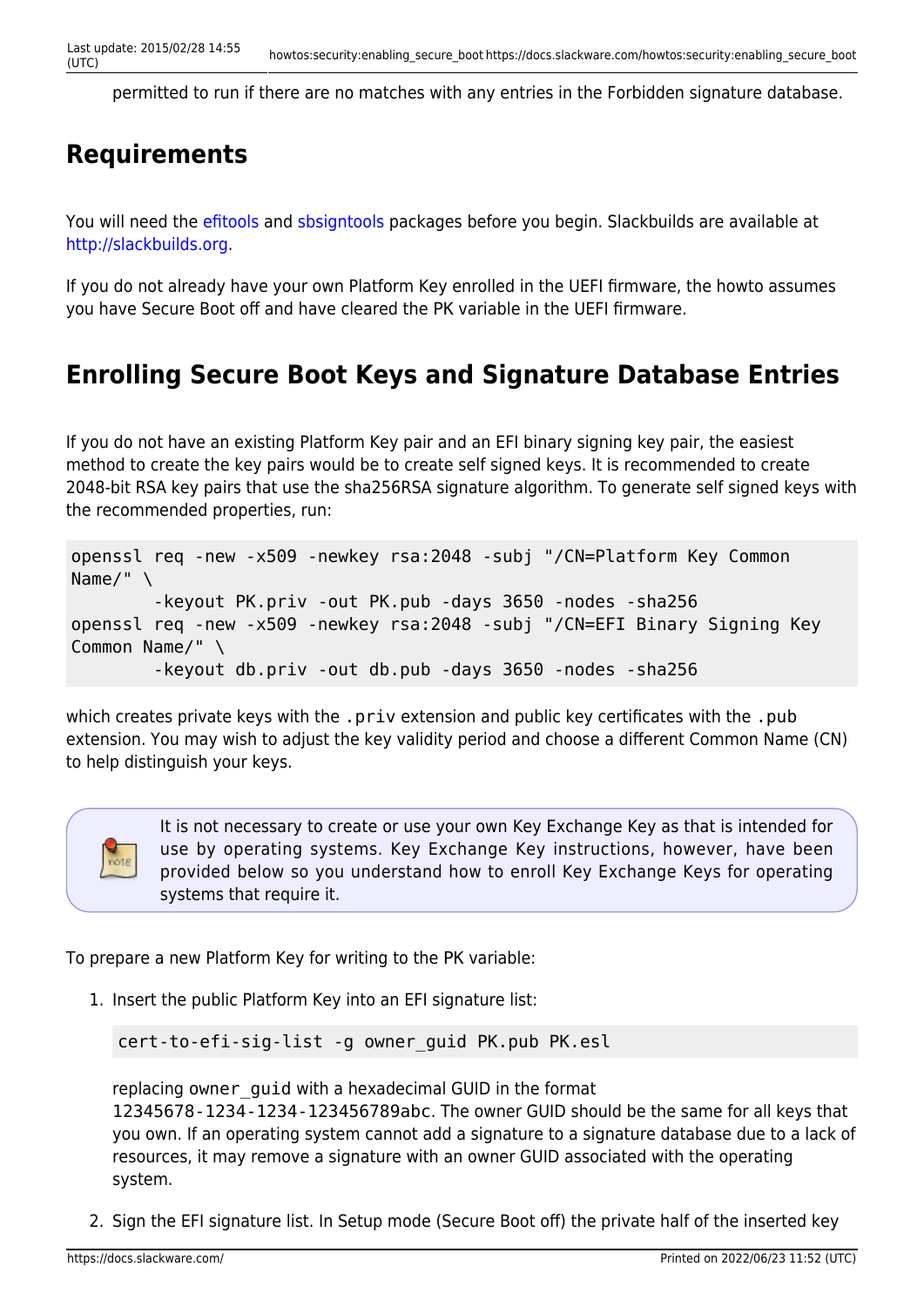should sign the signature list. In User mode (Secure Boot on) the private key of the current Platform key should sign the signature list:

sign-efi-sig-list -k PK.priv -c PK.pub PK PK.esl PK.signed

A similar procedure applies for preparing a Key Exchange Key or a signature database entry for writing to the KEK, db, or dbx variables. Key Exchange Keys must be signed by the private half of the Platform Key:

```
cert-to-efi-sig-list -g owner_guid KEK.pub KEK.esl
sign-efi-sig-list -a -k PK.priv -c PK.pub KEK KEK.esl KEK.signed
```
And signature database entries must be signed by the private half of the Platform Key or any of the Key Exchange Keys:

```
cert-to-efi-sig-list -g owner_guid db.pub db.esl
sign-efi-sig-list -a -k PK.priv -c PK.pub db db.esl db.signed
```
Note that the -a option was used to prepare for an append write.

To update the Secure Boot variables you must have root privileges. You will need to load the efivarfs kernel module and mount the efivarfs filesystem beforehand if it has not been taken care of already:

```
modprobe efivarfs
mount -t efivarfs efivarfs /sys/firmware/efi/efivars
```
To enroll the Platform Key, run:

efi-updatevar -f PK.esl.signed PK

If the system was in Setup mode it will now be in User mode.

To add keys to the KEK, db or dbx variables, run (as appropriate):

efi-updatevar -a -f KEK.signed KEK

efi-updatevar -a -f db.signed db

efi-updatevar -a -f dbx.signed dbx

You can check that your keys have been properly enrolled using efi-readvar.

### **Signing EFI Binaries**

My recommendation (at the time of writing) is that you either use a boot manager with an EFI stub kernel, or directly boot an EFI stub kernel. ELILO, efilinux and syslinux (and possibly GRUB but I do not know for sure) will allow unsigned kernels to run (or at least it does on my hardware and VM), which defeats the purpose of Secure Boot. If you do follow my recommendation, make sure you sign your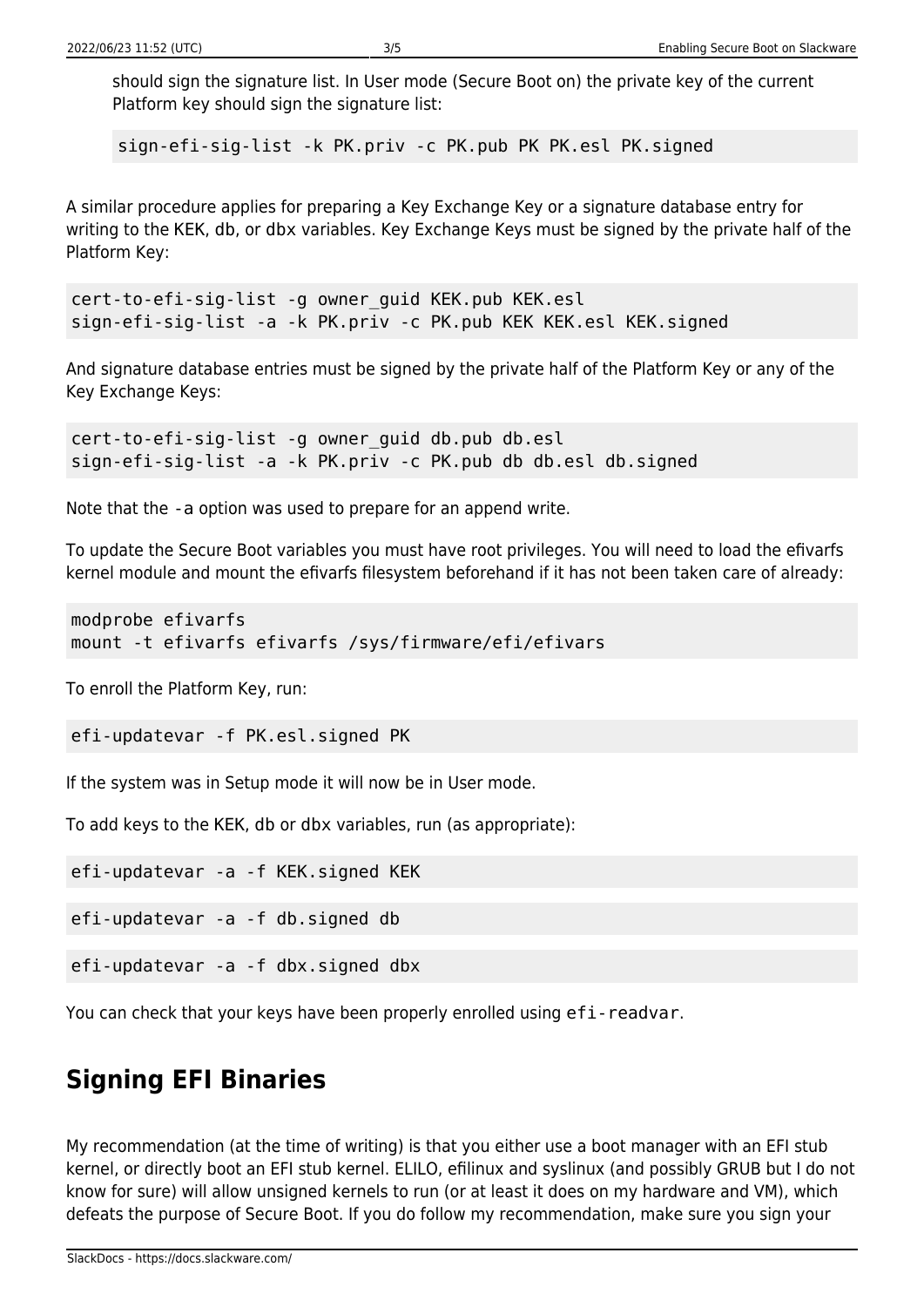kernel every time you change it.

You will need to sign all EFI binaries, up to, and including your bootloader and/or EFI stub kernel. To sign an binary, run:

sbsign --key db.priv --cert db.pub --output signed\_binary.efi binary.efi

An example of how to add an EFI stub kernel entry using efibootmgr is:

```
efibootmgr -c -L SlackSecureBoot -l '\EFI\Slackware\vmlinuz-signed.efi' -u
'root=/dev/sda3'
```
If you see warning: gap in section table when signing an EFI binary (see below), the binary will probably not work in Secure Boot mode. This warning appears for EFI binaries built against earlier gnu-efi library versions. If you plan to use ELILO you will need to recompile it yourself, the version shipped with Slackware will not work.



warning: gap in section table: .text : 0x00000400 - 0x00017c00, .reloc : 0x00017ca1 - 0x000180a1, warning: gap in section table: .reloc : 0x00017ca1 - 0x000180a1, .data : 0x00018000 - 0x00033000, gaps in the section table may result in different checksums warning: data remaining[225792 vs 242346]: gaps between PE/COFF sections?

### **Disabling Secure Boot**

If you want to remove all Secure Boot keys and revert to Setup mode, the easiest way to do so is to sign an empty file with your Platform Key and write the signed file to all the Secure Boot variables:

```
touch empty
sign-efi-sig-list -k PK.priv -c PK.pub PK empty empty.signed
efi-updatevar -f empty.signed PK
efi-updatevar -f empty.signed KEK
efi-updatevar -f empty.signed db
efi-updatevar -f empty.signed dbx
```